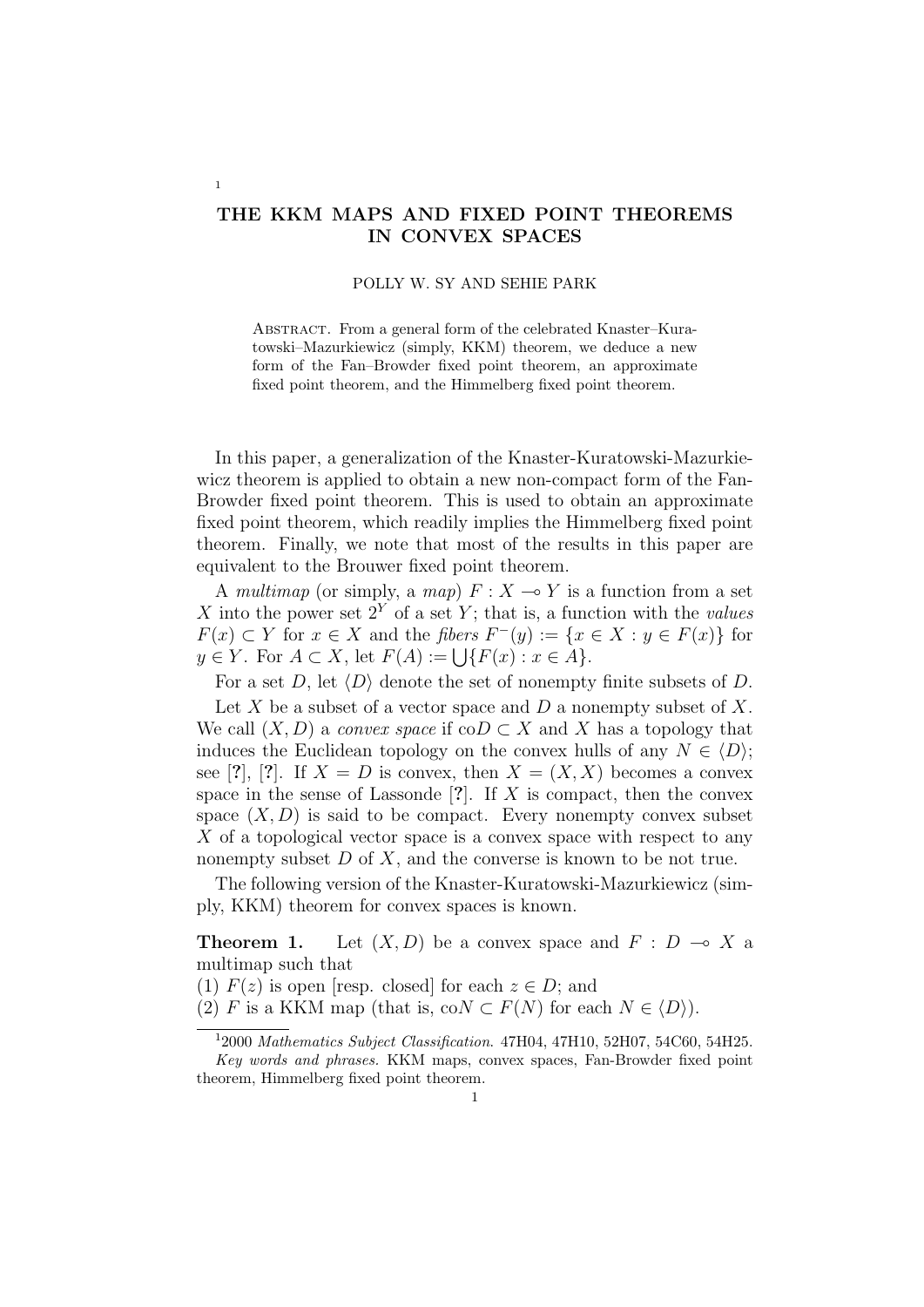Then  ${F(z)}_{z\in D}$  has the finite intersection property. (More precisely, for any  $N \in \langle D \rangle$ , we have  $\text{co}N \cap \left[ \bigcap_{z \in N} F(z) \right] \neq \emptyset$ .)

The closed version is essentially due to Fan [**?**] and the open version is motivated from the works of Kim [**?**] and Shih-Tan [**?**], who showed that the original KKM theorem holds for open valued KKM maps on a simplex. Later, Lassonde [**?**] showed that the closed and open versions of Theorem 1 can be derived from each other. More general versions of Theorem 1 were recently known; for example, see Park ([**?**] - [**?**]).

From Theorem 1, we deduce the following new result.

**Theorem 2.** Let  $(X, D)$  be a convex space and  $P : X \rightarrow D$ a multimap. If there exist  $z_1, z_2, \dots, z_n \in D$  and nonempty open [resp. closed] subsets  $G_i \subset P^-(z_i)$  for each  $i = 1, 2, \ldots, n$  such that  $\text{co}\{z_1, z_2, \cdots, z_n\} \subset \bigcup_{i=1}^n G_i$ , then the map  $\text{co}P : X \to X$  has a fixed point  $x_0 \in X$  (more precisely, there exists an  $N \in \langle P(x_0) \rangle$  such that  $x_0 \in \text{co } N \subset \text{co } P(x_0)$ .

**Proof** Let  $Y := \text{co}\{z_1, z_2, \dots, z_n\}$  and  $D' := \{z_1, z_2, \dots, z_n\} \subset D$ and consider the convex space  $(Y, D')$ . Define a map  $F: D' \to Y$  by  $F(z_i) := Y \backslash G_i$  for each  $z_i \in D'$ . Then each  $F(z_i)$  is closed [resp. open] in *Y* , and

$$
\bigcap_{i=1}^{n} F(z_i) = Y \setminus \bigcup_{i=1}^{n} G_i = Y \setminus Y = \emptyset.
$$

Therefore, the family  ${F(z)}_{z\in D'}$  does not have the finite intersection property, and hence, *F* is not a KKM map by Theorem 1. Thus, there exists an  $N \in \langle D' \rangle$  such that co $N \not\subset F(N) = \bigcup \{ Y \setminus G_i : z_i \in N \}.$ Hence, there exists an  $x_0 \in \text{co}N$  such that  $x_0 \in G_i \subset P^-(z_i)$  for each  $z_i \in N$ ; that is,  $N \subset P(x_0)$ . Therefore,  $x_0 \in \text{co}N \subset \text{co}P(x_0)$ . This completes our proof. *♢*

The following well-known Fan-Browder fixed point theorem is a simple consequence of Theorem 2.

**Theorem 3.** Let K be a compact convex space and  $T: K \to K$  a map such that

(1)  $T(x)$  is a nonempty convex subset of *K* for each  $x \in K$ ; and

(2)  $T^-(y)$  is open in *K* for each  $y \in K$ .

Then there exists an  $x_0 \in K$  such that  $x_0 \in T(x_0)$ .

**Proof** Since each  $T(x)$  is nonempty, *K* has the open cover  $\{T^-(y)\}_{y\in K}$ . Since *K* is compact, this cover has a finite subcover  $\{T^-(z_i)\}_{i=1}^n$ . Let  $D = \{z_1, z_2, \dots, z_n\}$  and define  $P : K \to D$  by  $P(x) := \{z \in D : z \in$ *T*(*x*)<sup>*}*</sup> for each *x*  $\in$  *K*. Then  $P^{-}(z_i) = T^{-}(z_i)$  is open for each  $z_i \in D$ ,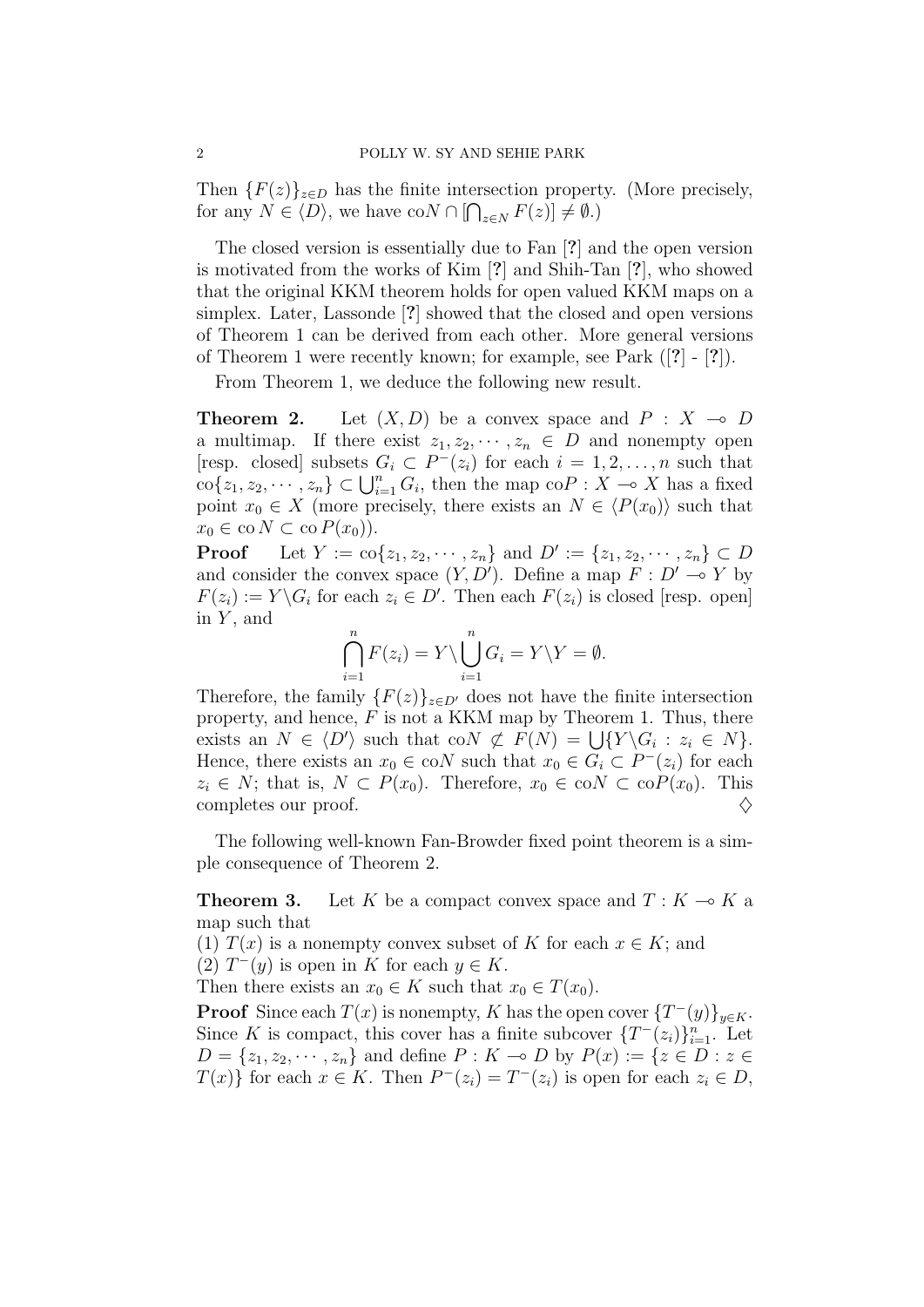and  $P(x) \subset T(x)$  for each  $x \in K$ , whence we have  $coP(x) \subset T(x)$  by (1). Put  $G_i := P^-(z_i) = T^-(z_i)$  for each  $i = 1, 2, ..., n$ . Then co*P* has a fixed point by Theorem 2.  $\Diamond$ 

Theorem 3 is essentially due to Browder [**?**] and a reformulation of Fan's geometric lemma [**?**] in the form of a fixed point theorem. Browder [**?**] applied Theorem 3 to a systematic treatment of the interconnections between multi-valued fixed point theorems, minimax theorems, variational inequalities, and monotone extension theorems. For further developments on generalizations and applications of Theorem 3, we refer to [**?**], [**?**], and [**?**].

The following theorem due to Lassonde [**?**] also follows from Theorem 2.

**Theorem 4.** Let X be a convex subset of a topological vector space and  $T: X \longrightarrow X$  a multimap such that

(1)  $T(x)$  is convex for each  $x \in X$ ;

(2)  $T^-(y)$  is closed for each  $y \in X$ ; and

(3) there exists an  $A \in \langle X \rangle$  such that  $T(x) \cap A \neq \emptyset$  for each  $x \in X$ . Then *T* has a fixed point.

**Proof** Let  $D := A = \{z_1, z_2, \dots, z_n\}$  and  $P(x) := \{z \in D : z \in$  $T(x)$ } for each  $x \in X$ . Then each  $P(x)$  is nonempty by (3) and  $\text{co}P(x) \subset T(x)$  for each  $x \in X$  by (1). Moreover,  $G_i := P^-(z_i) =$ *T*<sup>−</sup>(*z*<sub>*i*</sub>) is closed for each *i*, by (2). Further, by (3),  $X = \bigcup_{i=1}^{n} P^{-}(z_i)$  $\bigcup_{i=1}^{n} G_i$ . Therefore, co*P* has a fixed point by Theorem 2.  $\Diamond$ 

Note that particular forms of Theorem 4 is deduced from the Kakutani fixed point theorem.

The following examples show that Theorem 2 properly generalize Theorems 3 and 4.

**EXAMPLES 1.** Let  $X := [0, 10) \subset \mathbb{R}$  and  $T : X \to X$  be defined by  $T(x) := (x/2, 10)$  for  $x \in X$ . Then each  $T(x)$  is nonempty convex. Moreover,  $T^-(y) = [0, 2y)$  if  $y < 5$  and  $T^-(y) = [0, 10)$  if  $y \ge 5$ , and hence  $T^-(y)$  is *open* for each  $y \in X$ . Note that X is covered by a finite number of  $T^-(y)$ 's and hence Theorem 2 with  $X = D$  works.

**2.** Let *X* := [0,2] ⊂ R and *D* := {0,2}. Define  $P : X \to D$  by *P*(*x*) = {2} if  $0 \le x \le 1$ ,  $P(1) = \{0, 2\}$  and  $P(x) = \{0\}$  if  $1 < x \le 2$ . Then  $X = \text{co}D = [0, 2] = P^-(0) \cup P^-(2)$  is the union of *closed* sets and Theorem 2 works.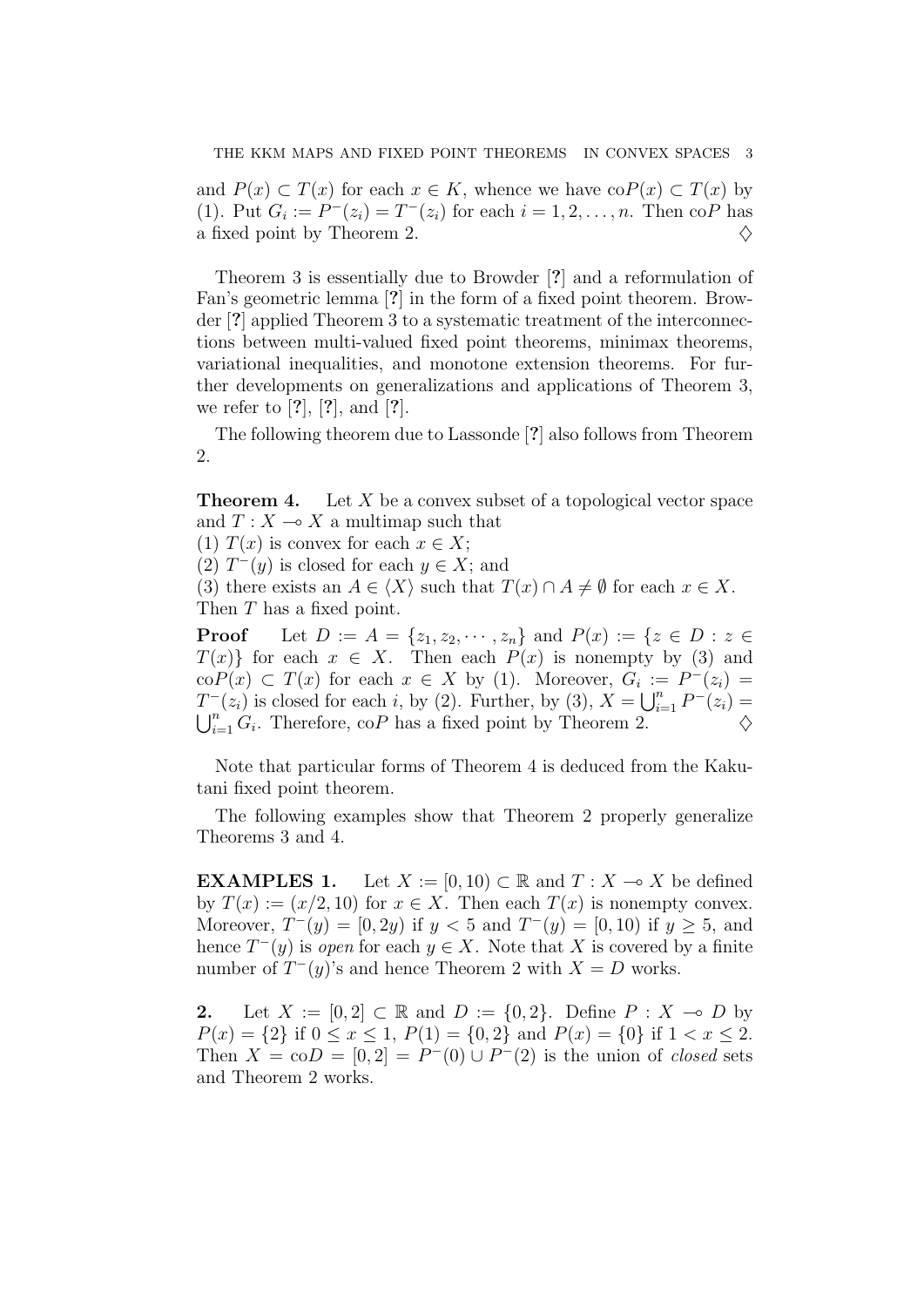For topological spaces *X* and *Y*, a multimap  $F: X \to Y$  is said to be *lower* [resp. *upper*] *semi-continuous* if for each open [resp. closed] set *B* ⊂ *Y*, the set  $F^{-}(B) = \{x \in X : F(x) \cap B \neq \emptyset\}$  is open [resp. closed] in *X*.

From Theorem 2, we obtain the following approximate fixed point theorem.

**Theorem 5.** Let X be a convex subset of a topological vector space and  $F: X \longrightarrow X$  a lower [resp. upper] semi-continuous map such that (1)  $F(x)$  is nonempty convex for each  $x \in X$  and (2)  $F(X)$  is totally bounded. Then for every open [resp. closed] convex neighborhood *V* of the origin *O* of *E*, there exists a point  $x_V \in X$  such that

$$
F(x_V) \cap (x_V + V) \neq \emptyset.
$$

**Proof** Since  $F(X)$  is totally bounded, there exists a subset  $D \in \langle X \rangle$ such that  $F(X) \subset D + V$ . Then, for any  $x \in X$ ,  $(F(x) - V) \cap D \neq \emptyset$ . Define a map  $P: X \to D$  by  $P(x) := (F(x) - V) \cap D$  for  $x \in X$ . Then each  $P(x)$  is nonempty. Note that for each  $y \in D$ , we have

$$
P^{-}(y) = \{x \in X : y \in P(x) \cap D\}
$$
  
=  $\{x \in X : y \in (F(x) - V) \cap D\}$   
=  $\{x \in X : F(x) \cap (y + V) \neq \emptyset\}.$ 

If *F* is lower semi-continuous and *V* is open, then each  $P^-(y)$  is open. If *F* is upper semi-continuous and *V* is closed, then each  $P^-(y)$ is closed.

Note that for each  $x \in X$ , we have a  $y \in D$  such that  $x \in P^-(y)$ . Therefore,  $X = \bigcup_{y \in D} P^-(y)$ . Hence, by Theorem 2, co $P : X \to X$ has a fixed point  $x_V \in X$ , that is,  $x_V \in \text{coP}(x_V) \subset (F(x_V) - V) \cap X$ , which readily implies  $F(x_V) \cap (x_V + V) \neq \emptyset$ .

Fan [**?**] obtained a slightly different version of Theorem 5 for a lower semi-continuous multimap  $F: X \to E$ , where X is a convex subset of a locally convex Hausdorff topological vector space *E*.

Lassonde [?] obtained Theorem 5 for a compact map  $F: X \longrightarrow X$ using a particular form of Theorem 2. We followed his method in the proof of Theorem 5.

A more general result including Theorem 5 and Theorems of Fan and Lassonde is due to Park ([**?**], Theorem 3) (where Hausdorffness is redundant) with a different proof.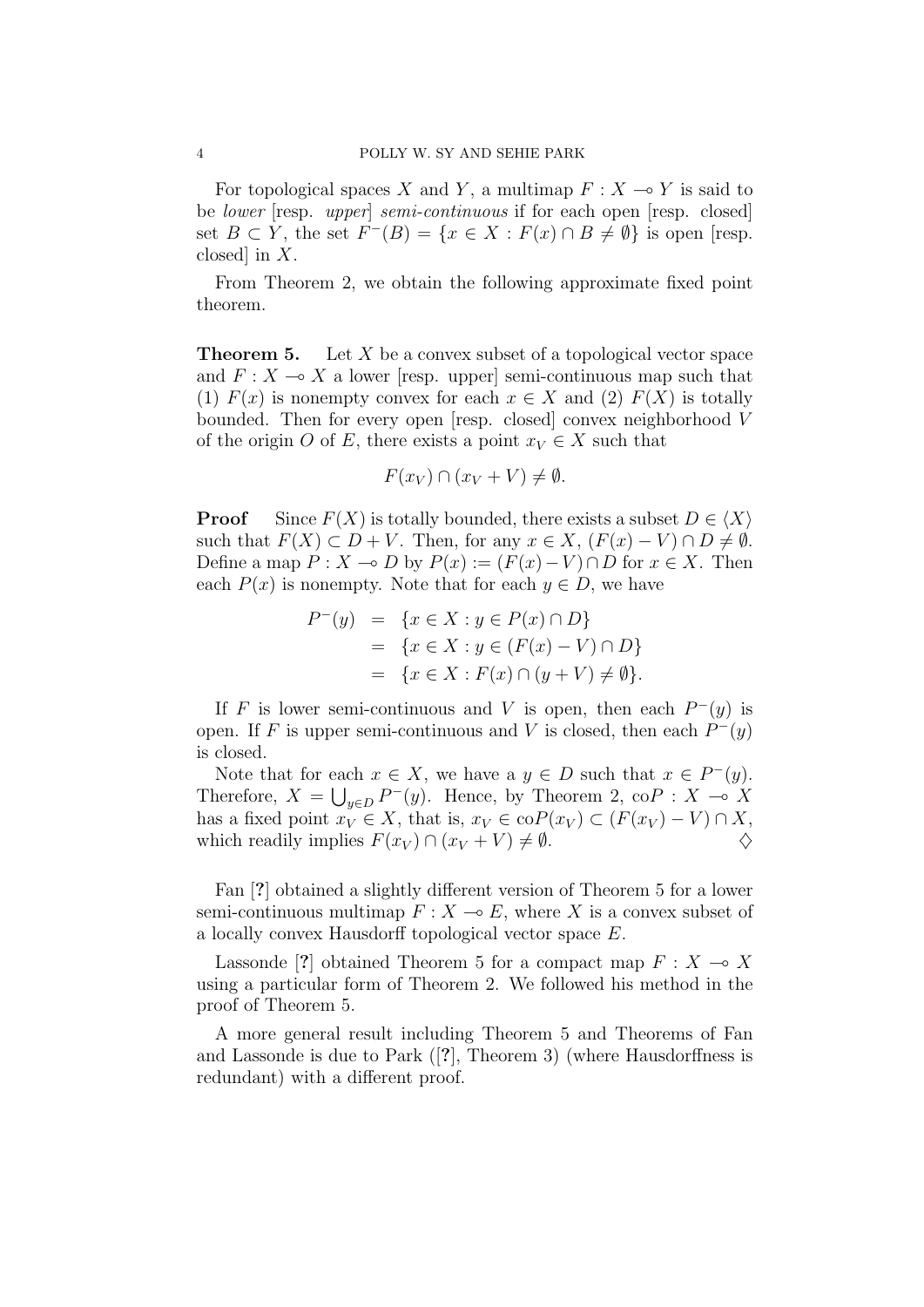From the upper semi-continuous case of Theorem 5, we deduce the well-known Himmelberg fixed point theorem [**?**] as follows. We give its proof for completeness.

**Theorem 6.** Let *X* be a convex subset of a locally convex Hausdorff topological vector space  $E$  and  $F: X \to X$  a compact upper semicontinuous map having nonempty closed convex values. Then *F* has a fixed point  $x_0 \in X$ .

**Proof** Since *E* is locally convex, each neighborhood *U* of *O* contains a closed convex neighborhood of *O*. Therefore, by Theorem 4, there exist  $x_U, y_U \in X$  such that  $y_U \in F(x_U)$  and  $y_U \in x_U + U$ . Since  $F(X)$ is relatively compact in X, we may assume that the net  $\{y_U\}$  converges to some  $x_0 \in X$ . Since *E* is Hausdorff, the net  $\{x_U\}$  also converges to  $x_0$ . Because *F* is upper semi-continuous with closed values, the graph of *F* is closed in  $X \times F(X)$  and hence we have  $x_0 \in F(x_0)$ . This proves the theorem. *♢*

Note that Himmelberg's original proof is based on the Kakutani fixed point theorem. Theorem 6 includes historically well-known theorems due to Brouwer, Schauder, Tychonoff, Kakutani, Hukuhara, Bohnenblust and Karlin, Fan and Glicksberg. Moreover, there have appeared a number of another generalizations of the Himmelberg theorem; see [**?**].

Until now, we deduced all of our results from the KKM theorem, which is known to be equivalent to the Brouwer fixed point theorem. Therefore, in certain sense, all of our above results are equivalent to the Brouwer theorem.

Finally, from Theorem 5, we have the following.

**Theorem 7.** Let X be a convex subset of a topological vector space, and  $F: X \longrightarrow X$  a multimap such that

(1)  $F(x)$  is nonempty convex for each  $x \in X$ ;

(2)  $F^{-}(y)$  is open for each  $y \in X$ ; and

(3)  $F(X)$  is totally bounded.

Then for any convex neighborhood *V* of *O* in *E*, there exists a point  $x_V \in X$  such that  $F(x_V) \cap (x_V + V) \neq \emptyset$ .

**Proof** Note that *F* is simply lower semi-continuous.  $\diamondsuit$ 

Theorem 7 improves Park ([**?**], Corollary 7), which is closely related to the Ben-El-Mechaiekh conjecture [**?**], that is, Theorem 3 would hold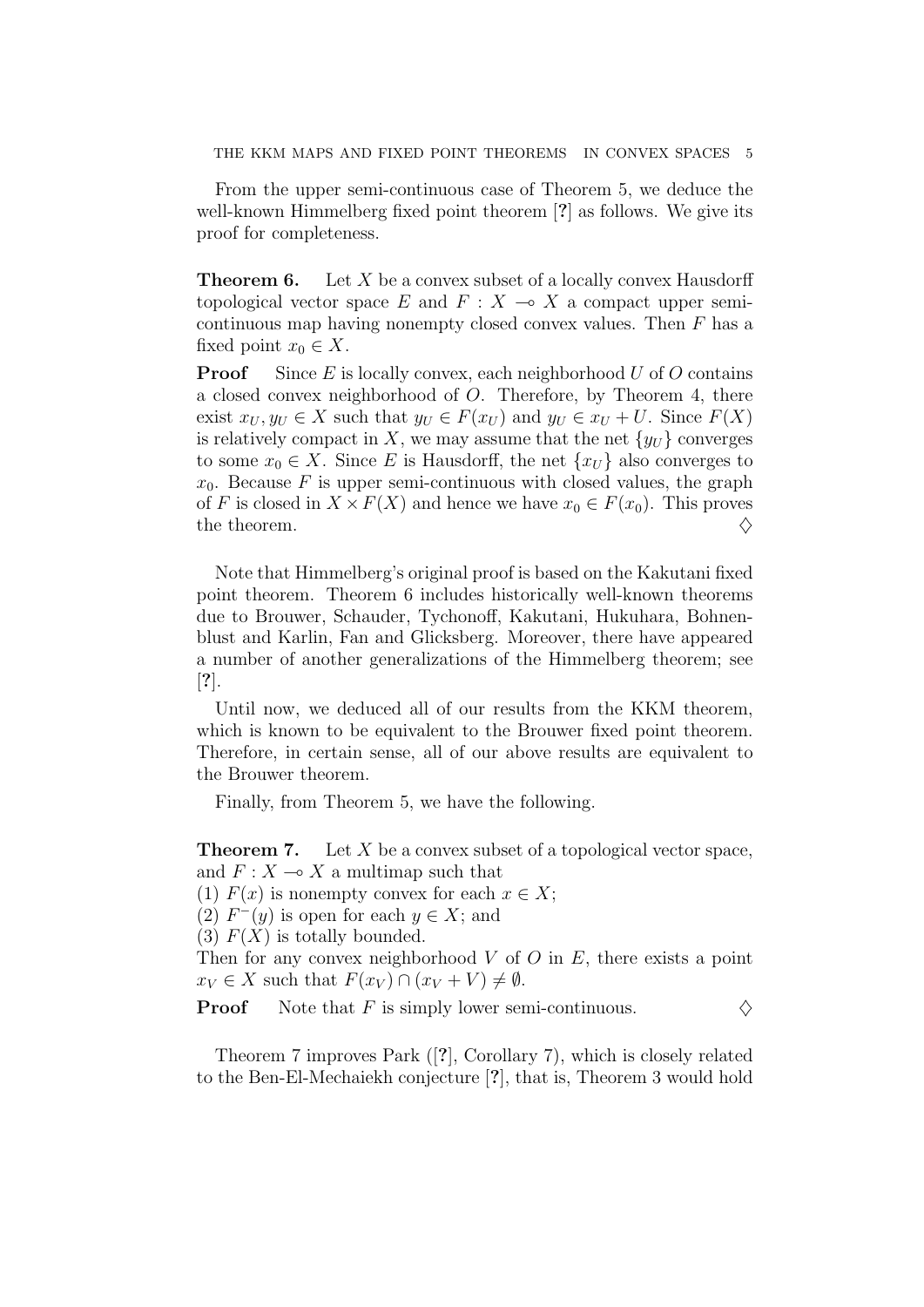if we assume the map  $T: K \longrightarrow K$  is compact instead of the compactness of *K*. This is not resolved yet and a number of partial solutions were given in [**?**].

**Acknowledgement :** This paper was written while the second author was visiting the University of the Philippines, Diliman, Quezon City from 6 January 2002 to 5 February 2002. He would like to express his gratitude to the colleagues of the Department of Mathematics there for their kind hospitality.

## **REFERENCES**

- [1] H. Ben-El-Mechaiekh, Fixed points for compact set-valued maps, Q and A in General Topology **10**(1992), 153-156.
- [2] F.E. Browder, The fixed point theory of multi-valued mappings in topological vector spaces, Math. Ann. **177**(1968), 283-301.
- [3] Ky Fan, A generalization of Tychonoff's fixed point theorem, Math. Ann. **142**(1961), 305-310.
- [4] Ky Fan, Covering properties of convex sets and fixed point theorems in topological vector spaces, Symposium on Infinite Dimensional Topology, Ann. of Math. Studies, No. 69, pp. 79-92, Princeton University Press, 1972.
- [5] C. J. Himmelberg, Fixed points of compact multifunctions, J. Math. Anal. Appl. **38**(1972), 205-207.
- [6] W. K. Kim, Some applications of the Kakutani fixed point theorem, J. Math. Anal. Appl. **121**(1987), 119-122.
- [7] M. Lassonde, On the use of KKM multifunctions in fixed point theory and related topics, J. Math. Anal. Appl. **97**(1983), 151-201.
- [8] M. Lassonde, Sur le principe KKM, C. R. Acad. Sci. Paris, S´erie I, **310**(1990), 573-576.
- [9] Sehie Park, Foundations of the KKM Theory via coincidences of composites of upper semicontinuous maps, J. Korean Math. Soc. **31**(1994), 493-519.
- [10] Sehie Park, Remarks on a fixed point problem of Ben-El-Mechaiekh, in: Nonlinear Analysis and Convex Analysis (Proc. NACA'98, Niigata, Japan, Jul. 28-31, 1998), pp. 79-86, World Sicentific, Singapore, 1999.
- [11] Sehie Park, Ninety years of the Brouwer fixed point theorem, Vietnam J. Math. **27** (1999), 187-222.
- [12] Sehie Park, The Knaster-Kuratowski-Mazurkiewicz theorem and almost fixed points, Topological Methods in Nonlinear Anal., J. of the Julius Schauder Center, **16**(2000), 195-200.
- [13] Sehie Park, Elements of the KKM theory for generalized convex spaces, Korean J. Comp. Appl. Math. **7**(2000), 1-28.
- [14] Sehie Park, Remarks on topologies of generalized convex spaces, Nonlinear Funct. Anal. Appl. **5**(2000), 67-79.
- [15] Sehie Park, Fixed point theorems in locally G-convex spaces, Nonlinear Anal. **48**(2002), 869-879.
- [16] M.-H. Shih and K.-K. Tan, Covering theorems of convex sets related to fixed point theorems, in : Nonlinear and Convex Analysis (Proc. in Honor of Ky Fan), pp. 235-244, Marcel Dekker, Inc., New York-Basel, 1987.